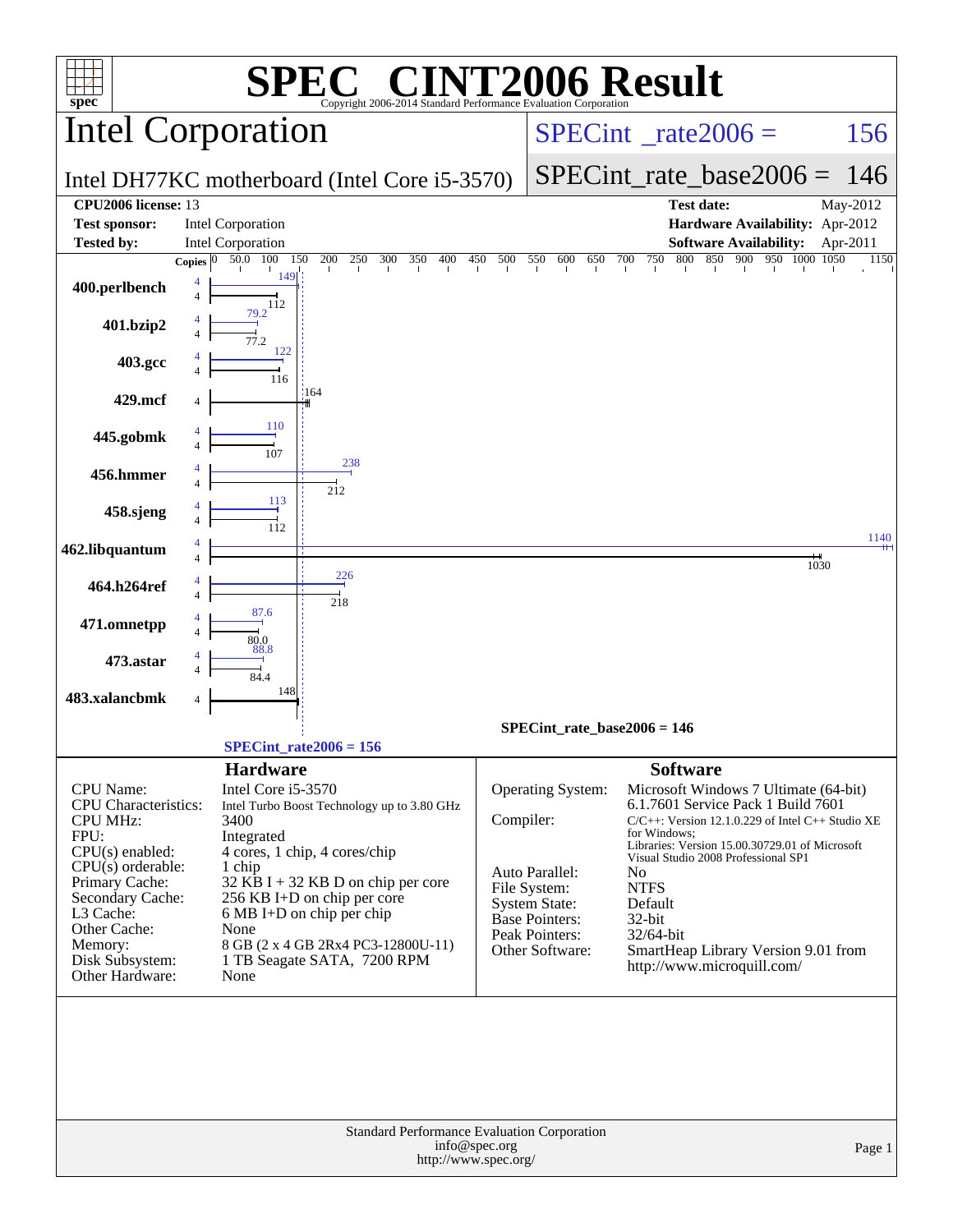

# Intel Corporation

### SPECint rate $2006 = 156$

Intel DH77KC motherboard (Intel Core i5-3570)

[SPECint\\_rate\\_base2006 =](http://www.spec.org/auto/cpu2006/Docs/result-fields.html#SPECintratebase2006) 146

**[CPU2006 license:](http://www.spec.org/auto/cpu2006/Docs/result-fields.html#CPU2006license)** 13 **[Test date:](http://www.spec.org/auto/cpu2006/Docs/result-fields.html#Testdate)** May-2012 **[Test sponsor:](http://www.spec.org/auto/cpu2006/Docs/result-fields.html#Testsponsor)** Intel Corporation **[Hardware Availability:](http://www.spec.org/auto/cpu2006/Docs/result-fields.html#HardwareAvailability)** Apr-2012 **[Tested by:](http://www.spec.org/auto/cpu2006/Docs/result-fields.html#Testedby)** Intel Corporation **[Software Availability:](http://www.spec.org/auto/cpu2006/Docs/result-fields.html#SoftwareAvailability)** Apr-2011

### **[Results Table](http://www.spec.org/auto/cpu2006/Docs/result-fields.html#ResultsTable)**

|                                                                                                                                                               | <b>Base</b>   |                |       |                |       |                |            |               | <b>Peak</b>    |              |                |              |                |              |  |
|---------------------------------------------------------------------------------------------------------------------------------------------------------------|---------------|----------------|-------|----------------|-------|----------------|------------|---------------|----------------|--------------|----------------|--------------|----------------|--------------|--|
| <b>Benchmark</b>                                                                                                                                              | <b>Copies</b> | <b>Seconds</b> | Ratio | <b>Seconds</b> | Ratio | <b>Seconds</b> | Ratio      | <b>Copies</b> | <b>Seconds</b> | <b>Ratio</b> | <b>Seconds</b> | <b>Ratio</b> | <b>Seconds</b> | <b>Ratio</b> |  |
| 400.perlbench                                                                                                                                                 |               | 350            | 112   | 349            | 112   | 350            | 112        |               | 262            | 149          | 262            | 149          | 262            | <u>149</u>   |  |
| 401.bzip2                                                                                                                                                     |               | 501            | 77.2  | 506            | 76.4  | 500            | 77.2       |               | 488            | 79.2         | 488            | 79.2         | 489            | 78.8         |  |
| $403.\mathrm{gcc}$                                                                                                                                            |               | 275            | 117   | 276            | 116   | 279            | 115        |               | 265            | 122          | 263            | 123          | 263            | 122          |  |
| 429.mcf                                                                                                                                                       |               | 223            | 164   | 228            | 160   | 219            | 166        |               | 223            | 164          | 228            | 160          | 219            | 166          |  |
| $445$ .gobm $k$                                                                                                                                               |               | 392            | 107   | 392            | 107   | 395            | 106        |               | 383            | 110          | 382            | 110          | 383            | <b>110</b>   |  |
| 456.hmmer                                                                                                                                                     |               | 176            | 213   | 176            | 212   | 176            | 212        |               | 157            | 238          | 157            | 237          | 157            | 238          |  |
| $458$ .sjeng                                                                                                                                                  |               | 431            | 112   | 430            | 112   | 430            | <b>112</b> |               | 427            | 114          | 427            | 113          | 427            | <b>113</b>   |  |
| 462.libquantum                                                                                                                                                |               | 80.8           | 1030  | 80.6           | 1030  | 81.5           | 1020       |               | 73.1           | 1130         | 72.7           | 1140         | 72.1           | 1150         |  |
| 464.h264ref                                                                                                                                                   |               | 406            | 218   | 408            | 217   | 406            | 218        |               | 391            | 226          | 391            | 226          | 391            | 226          |  |
| 471.omnetpp                                                                                                                                                   |               | 312            | 80.0  | 312            | 80.0  | 312            | 80.0       |               | 286            | 87.6         | 285            | 87.6         | 286            | 87.6         |  |
| 473.astar                                                                                                                                                     |               | 333            | 84.4  | 333            | 84.4  | 333            | 84.4       |               | 316            | 88.8         | 315            | 89.2         | 316            | 88.8         |  |
| 483.xalancbmk                                                                                                                                                 |               | 187            | 148   | 187            | 148   | 187            | 147        |               | 187            | 148          | 187            | 148          | 187            | 147          |  |
| $-1.5 - 1.7 - 1.1$<br>$\mathbf{D}$ $\mathbf{D}$<br>1.11.1<br>$\mathbf{D}$ = 1.1 = = 1. = 1.1 = = 1.1 = 1.1<br><b>Contract Contract Contract Contract</b><br>. |               |                |       |                |       |                |            |               |                |              |                |              |                |              |  |

Results appear in the [order in which they were run.](http://www.spec.org/auto/cpu2006/Docs/result-fields.html#RunOrder) Bold underlined text [indicates a median measurement.](http://www.spec.org/auto/cpu2006/Docs/result-fields.html#Median)

### **[Compiler Invocation Notes](http://www.spec.org/auto/cpu2006/Docs/result-fields.html#CompilerInvocationNotes)**

To compile these binaries, the Intel Compiler was set up to generate 32-bit binaries with the command: "ipsxe-comp-vars.bat ia32 vs2008" (shortcut provided in the Intel(r) Parallel Studio XE 2011 program folder)

### **[Submit Notes](http://www.spec.org/auto/cpu2006/Docs/result-fields.html#SubmitNotes)**

 Processes were bound to specific processors using the start command with the /affinity switch. The config file option 'submit' was used to generate the affinity mask for each process.

### **[Platform Notes](http://www.spec.org/auto/cpu2006/Docs/result-fields.html#PlatformNotes)**

 Sysinfo program C:\CPU200~1.17A/Docs/sysinfo \$Rev: 6775 \$ \$Date:: 2011-08-16 #\$ \8787f7622badcf24e01c368b1db4377c running on CltE840F20AA52E Sat May 19 04:37:57 2012 This section contains SUT (System Under Test) info as seen by some common utilities. To remove or add to this section, see: <http://www.spec.org/cpu2006/Docs/config.html#sysinfo> Trying 'systeminfo' OS Name : Microsoft Windows 7 Ultimate OS Version : 6.1.7601 Service Pack 1 Build 7601 System Manufacturer: INTEL\_ System Model : DH77KC\_\_ Processor(s) : 1 Processor(s) Installed. [01]: Intel64 Family 6 Model 58 Stepping 9 GenuineIntel ~3401 Mhz BIOS Version : Intel Corp. KCH7710H.86A.0069.2012.0224.1825, 2/24/2012<br>Continued on next page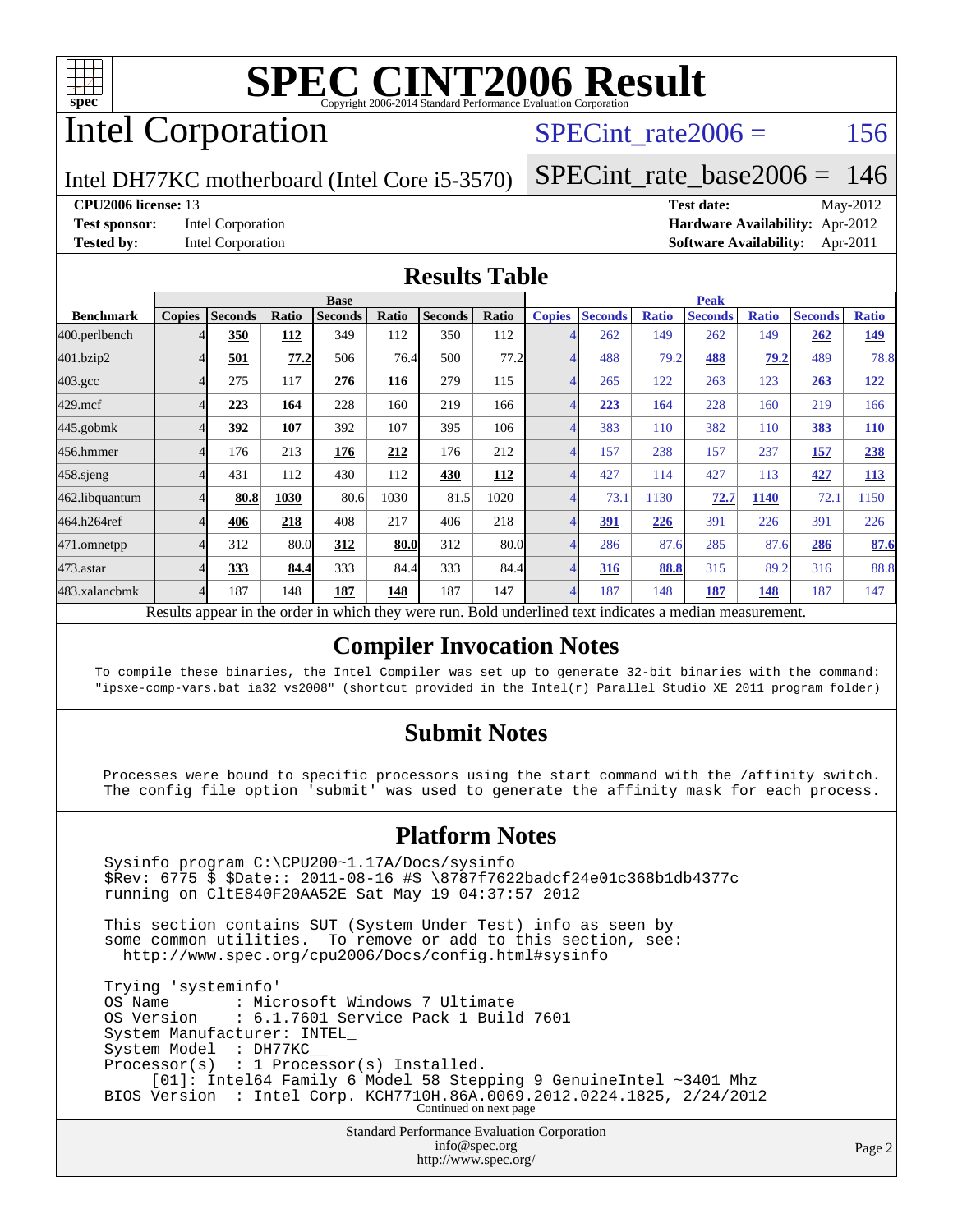

Intel Corporation

SPECint rate $2006 = 156$ 

Intel DH77KC motherboard (Intel Core i5-3570)

**[Test sponsor:](http://www.spec.org/auto/cpu2006/Docs/result-fields.html#Testsponsor)** Intel Corporation **[Hardware Availability:](http://www.spec.org/auto/cpu2006/Docs/result-fields.html#HardwareAvailability)** Apr-2012 **[Tested by:](http://www.spec.org/auto/cpu2006/Docs/result-fields.html#Testedby)** Intel Corporation **[Software Availability:](http://www.spec.org/auto/cpu2006/Docs/result-fields.html#SoftwareAvailability)** Apr-2011

[SPECint\\_rate\\_base2006 =](http://www.spec.org/auto/cpu2006/Docs/result-fields.html#SPECintratebase2006) 146

**[CPU2006 license:](http://www.spec.org/auto/cpu2006/Docs/result-fields.html#CPU2006license)** 13 **[Test date:](http://www.spec.org/auto/cpu2006/Docs/result-fields.html#Testdate)** May-2012

### **[Platform Notes \(Continued\)](http://www.spec.org/auto/cpu2006/Docs/result-fields.html#PlatformNotes)**

Total Physical Memory: 8,090 MB

 Trying 'wmic cpu get /value' DeviceID L2CacheSize : 1024 L3CacheSize : 6144 MaxClockSpeed : 3401 Name : Intel(R) Core(TM) i5-3570 CPU @ 3.40GHz NumberOfCores : 4 NumberOfLogicalProcessors: 4

(End of data from sysinfo program)

### **[Component Notes](http://www.spec.org/auto/cpu2006/Docs/result-fields.html#ComponentNotes)**

 Tested systems can be used with Shin-G ATX case, PC Power and Cooling 1200W power supply

### **[General Notes](http://www.spec.org/auto/cpu2006/Docs/result-fields.html#GeneralNotes)**

 Binaries compiled on a system with 1x Intel Core i7-860 CPU + 8GB memory using Windows 7 Enterprise 64-bit

### **[Base Compiler Invocation](http://www.spec.org/auto/cpu2006/Docs/result-fields.html#BaseCompilerInvocation)**

[C benchmarks](http://www.spec.org/auto/cpu2006/Docs/result-fields.html#Cbenchmarks):

[icl -Qvc9](http://www.spec.org/cpu2006/results/res2012q3/cpu2006-20120702-23377.flags.html#user_CCbase_intel_icc_vc9_6b5741b4033b9dc48df324263d9561bc) [-Qstd=c99](http://www.spec.org/cpu2006/results/res2012q3/cpu2006-20120702-23377.flags.html#user_CCbase_intel_compiler_c99_mode_1a3d110e3041b3ad4466830521bdad2a)

[C++ benchmarks:](http://www.spec.org/auto/cpu2006/Docs/result-fields.html#CXXbenchmarks) [icl -Qvc9](http://www.spec.org/cpu2006/results/res2012q3/cpu2006-20120702-23377.flags.html#user_CXXbase_intel_icc_vc9_6b5741b4033b9dc48df324263d9561bc)

# **[Base Portability Flags](http://www.spec.org/auto/cpu2006/Docs/result-fields.html#BasePortabilityFlags)**

 403.gcc: [-DSPEC\\_CPU\\_WIN32](http://www.spec.org/cpu2006/results/res2012q3/cpu2006-20120702-23377.flags.html#b403.gcc_baseCPORTABILITY_DSPEC_CPU_WIN32) 464.h264ref: [-DWIN32](http://www.spec.org/cpu2006/results/res2012q3/cpu2006-20120702-23377.flags.html#b464.h264ref_baseCPORTABILITY_DWIN32) [-DSPEC\\_CPU\\_NO\\_INTTYPES](http://www.spec.org/cpu2006/results/res2012q3/cpu2006-20120702-23377.flags.html#b464.h264ref_baseCPORTABILITY_DSPEC_CPU_NO_INTTYPES) 483.xalancbmk: [-Qoption,cpp,--no\\_wchar\\_t\\_keyword](http://www.spec.org/cpu2006/results/res2012q3/cpu2006-20120702-23377.flags.html#user_baseCXXPORTABILITY483_xalancbmk_f-no_wchar_t_keyword_ec0ad4495a16b4e858bfcb29d949d25d)

# **[Base Optimization Flags](http://www.spec.org/auto/cpu2006/Docs/result-fields.html#BaseOptimizationFlags)**

[C benchmarks](http://www.spec.org/auto/cpu2006/Docs/result-fields.html#Cbenchmarks):

[-QxAVX](http://www.spec.org/cpu2006/results/res2012q3/cpu2006-20120702-23377.flags.html#user_CCbase_f-QxAVX) [-Qipo](http://www.spec.org/cpu2006/results/res2012q3/cpu2006-20120702-23377.flags.html#user_CCbase_f-Qipo) [-O3](http://www.spec.org/cpu2006/results/res2012q3/cpu2006-20120702-23377.flags.html#user_CCbase_f-O3) [-Qprec-div-](http://www.spec.org/cpu2006/results/res2012q3/cpu2006-20120702-23377.flags.html#user_CCbase_f-Qprec-div-) [-Qopt-prefetch](http://www.spec.org/cpu2006/results/res2012q3/cpu2006-20120702-23377.flags.html#user_CCbase_f-Qprefetch_37c211608666b9dff9380561f602f0a8) [/F512000000](http://www.spec.org/cpu2006/results/res2012q3/cpu2006-20120702-23377.flags.html#user_CCbase_set_stack_space_98438a10eb60aa5f35f4c79d9b9b27b1)

[C++ benchmarks:](http://www.spec.org/auto/cpu2006/Docs/result-fields.html#CXXbenchmarks)

[-QxAVX](http://www.spec.org/cpu2006/results/res2012q3/cpu2006-20120702-23377.flags.html#user_CXXbase_f-QxAVX) [-Qipo](http://www.spec.org/cpu2006/results/res2012q3/cpu2006-20120702-23377.flags.html#user_CXXbase_f-Qipo) [-O3](http://www.spec.org/cpu2006/results/res2012q3/cpu2006-20120702-23377.flags.html#user_CXXbase_f-O3) [-Qprec-div-](http://www.spec.org/cpu2006/results/res2012q3/cpu2006-20120702-23377.flags.html#user_CXXbase_f-Qprec-div-) [-Qopt-prefetch](http://www.spec.org/cpu2006/results/res2012q3/cpu2006-20120702-23377.flags.html#user_CXXbase_f-Qprefetch_37c211608666b9dff9380561f602f0a8) [-Qcxx-features](http://www.spec.org/cpu2006/results/res2012q3/cpu2006-20120702-23377.flags.html#user_CXXbase_f-Qcxx_features_dbf36c8a6dba956e22f1645e4dcd4d98) [/F512000000](http://www.spec.org/cpu2006/results/res2012q3/cpu2006-20120702-23377.flags.html#user_CXXbase_set_stack_space_98438a10eb60aa5f35f4c79d9b9b27b1) [shlW32M.lib](http://www.spec.org/cpu2006/results/res2012q3/cpu2006-20120702-23377.flags.html#user_CXXbase_SmartHeap32_d106338dfda1a055705c9b519e07f096)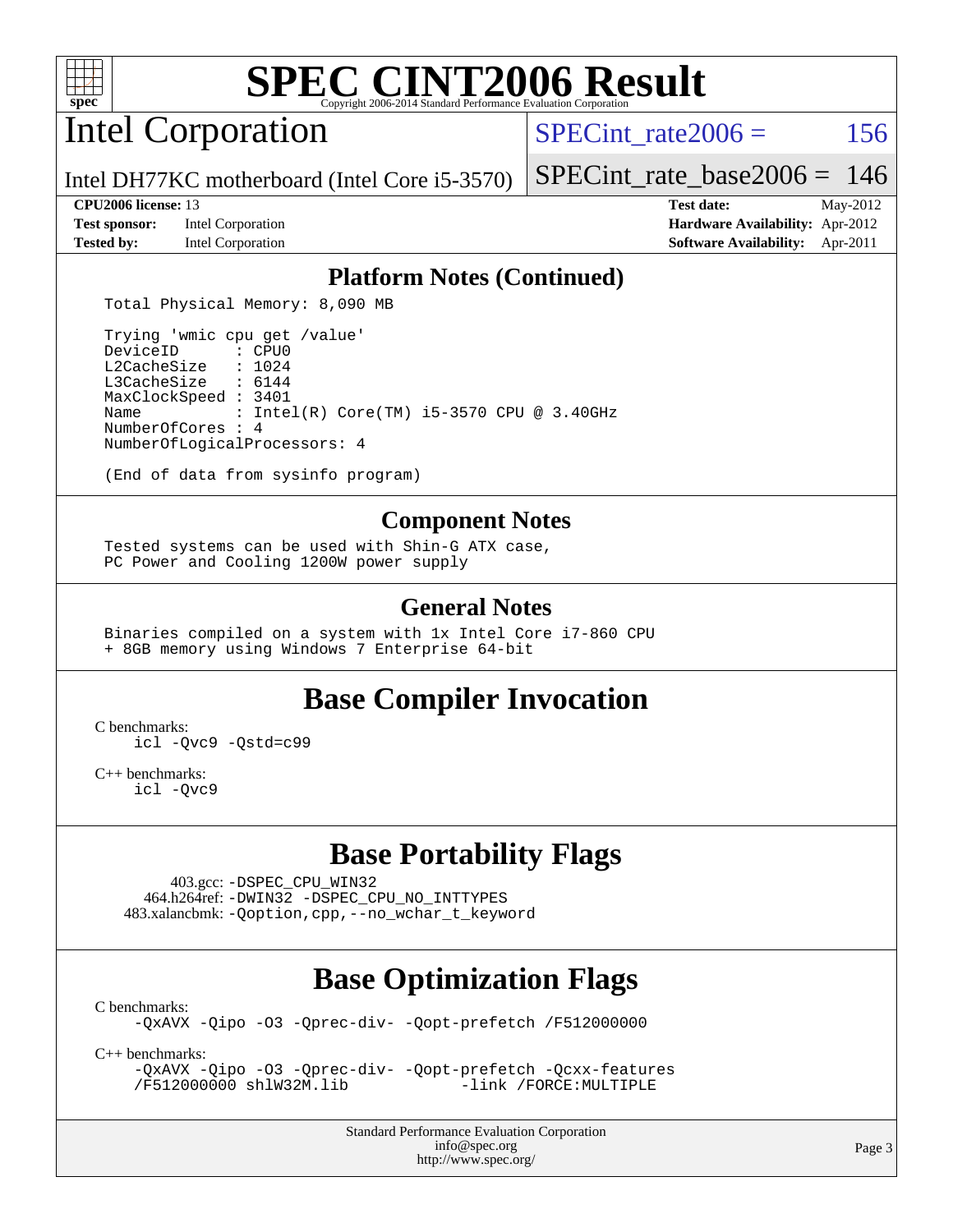

# Intel Corporation

SPECint rate $2006 = 156$ 

Intel DH77KC motherboard (Intel Core i5-3570)

**[Tested by:](http://www.spec.org/auto/cpu2006/Docs/result-fields.html#Testedby)** Intel Corporation **[Software Availability:](http://www.spec.org/auto/cpu2006/Docs/result-fields.html#SoftwareAvailability)** Apr-2011

**[CPU2006 license:](http://www.spec.org/auto/cpu2006/Docs/result-fields.html#CPU2006license)** 13 **[Test date:](http://www.spec.org/auto/cpu2006/Docs/result-fields.html#Testdate)** May-2012 **[Test sponsor:](http://www.spec.org/auto/cpu2006/Docs/result-fields.html#Testsponsor)** Intel Corporation **[Hardware Availability:](http://www.spec.org/auto/cpu2006/Docs/result-fields.html#HardwareAvailability)** Apr-2012

[SPECint\\_rate\\_base2006 =](http://www.spec.org/auto/cpu2006/Docs/result-fields.html#SPECintratebase2006) 146

### **[Base Other Flags](http://www.spec.org/auto/cpu2006/Docs/result-fields.html#BaseOtherFlags)**

[C benchmarks](http://www.spec.org/auto/cpu2006/Docs/result-fields.html#Cbenchmarks):

403.gcc: [-Dalloca=\\_alloca](http://www.spec.org/cpu2006/results/res2012q3/cpu2006-20120702-23377.flags.html#b403.gcc_baseEXTRA_CFLAGS_Dalloca_be3056838c12de2578596ca5467af7f3)

**[Peak Compiler Invocation](http://www.spec.org/auto/cpu2006/Docs/result-fields.html#PeakCompilerInvocation)**

[C benchmarks \(except as noted below\)](http://www.spec.org/auto/cpu2006/Docs/result-fields.html#Cbenchmarksexceptasnotedbelow): [icl -Qvc9](http://www.spec.org/cpu2006/results/res2012q3/cpu2006-20120702-23377.flags.html#user_CCpeak_intel_icc_vc9_6b5741b4033b9dc48df324263d9561bc) [-Qstd=c99](http://www.spec.org/cpu2006/results/res2012q3/cpu2006-20120702-23377.flags.html#user_CCpeak_intel_compiler_c99_mode_1a3d110e3041b3ad4466830521bdad2a)

456.hmmer: [C:\Program Files \(x86\)\Intel\Composer XE 2011 SP1.229/bin/intel64/icl.exe](http://www.spec.org/cpu2006/results/res2012q3/cpu2006-20120702-23377.flags.html#user_peakCCLD456_hmmer_intel_icc_64bit_f8c96779109e8886f4854fc7e9645769)

458.sjeng: [C:\Program Files \(x86\)\Intel\Composer XE 2011 SP1.229/bin/intel64/icl.exe](http://www.spec.org/cpu2006/results/res2012q3/cpu2006-20120702-23377.flags.html#user_peakCCLD458_sjeng_intel_icc_64bit_f8c96779109e8886f4854fc7e9645769)

 462.libquantum: [C:\Program Files \(x86\)\Intel\Composer XE 2011 SP1.229/bin/intel64/icl.exe](http://www.spec.org/cpu2006/results/res2012q3/cpu2006-20120702-23377.flags.html#user_peakCCLD462_libquantum_intel_icc_64bit_f8c96779109e8886f4854fc7e9645769) [-Qstd=c99](http://www.spec.org/cpu2006/results/res2012q3/cpu2006-20120702-23377.flags.html#user_peakCCLD462_libquantum_intel_compiler_c99_mode_1a3d110e3041b3ad4466830521bdad2a)

[C++ benchmarks \(except as noted below\):](http://www.spec.org/auto/cpu2006/Docs/result-fields.html#CXXbenchmarksexceptasnotedbelow) [icl -Qvc9](http://www.spec.org/cpu2006/results/res2012q3/cpu2006-20120702-23377.flags.html#user_CXXpeak_intel_icc_vc9_6b5741b4033b9dc48df324263d9561bc)

473.astar: [C:\Program Files \(x86\)\Intel\Composer XE 2011 SP1.229/bin/intel64/icl.exe](http://www.spec.org/cpu2006/results/res2012q3/cpu2006-20120702-23377.flags.html#user_peakCXXLD473_astar_intel_icc_64bit_f8c96779109e8886f4854fc7e9645769)

### **[Peak Portability Flags](http://www.spec.org/auto/cpu2006/Docs/result-fields.html#PeakPortabilityFlags)**

 403.gcc: [-DSPEC\\_CPU\\_WIN32](http://www.spec.org/cpu2006/results/res2012q3/cpu2006-20120702-23377.flags.html#b403.gcc_peakCPORTABILITY_DSPEC_CPU_WIN32) 456.hmmer: [-DSPEC\\_CPU\\_P64](http://www.spec.org/cpu2006/results/res2012q3/cpu2006-20120702-23377.flags.html#suite_peakPORTABILITY456_hmmer_DSPEC_CPU_P64) 458.sjeng: [-DSPEC\\_CPU\\_P64](http://www.spec.org/cpu2006/results/res2012q3/cpu2006-20120702-23377.flags.html#suite_peakPORTABILITY458_sjeng_DSPEC_CPU_P64) 462.libquantum: [-DSPEC\\_CPU\\_P64](http://www.spec.org/cpu2006/results/res2012q3/cpu2006-20120702-23377.flags.html#suite_peakPORTABILITY462_libquantum_DSPEC_CPU_P64) 464.h264ref: [-DWIN32](http://www.spec.org/cpu2006/results/res2012q3/cpu2006-20120702-23377.flags.html#b464.h264ref_peakCPORTABILITY_DWIN32) [-DSPEC\\_CPU\\_NO\\_INTTYPES](http://www.spec.org/cpu2006/results/res2012q3/cpu2006-20120702-23377.flags.html#b464.h264ref_peakCPORTABILITY_DSPEC_CPU_NO_INTTYPES) 473.astar: [-DSPEC\\_CPU\\_P64](http://www.spec.org/cpu2006/results/res2012q3/cpu2006-20120702-23377.flags.html#suite_peakPORTABILITY473_astar_DSPEC_CPU_P64) 483.xalancbmk: [-Qoption,cpp,--no\\_wchar\\_t\\_keyword](http://www.spec.org/cpu2006/results/res2012q3/cpu2006-20120702-23377.flags.html#user_peakCXXPORTABILITY483_xalancbmk_f-no_wchar_t_keyword_ec0ad4495a16b4e858bfcb29d949d25d)

### **[Peak Optimization Flags](http://www.spec.org/auto/cpu2006/Docs/result-fields.html#PeakOptimizationFlags)**

[C benchmarks](http://www.spec.org/auto/cpu2006/Docs/result-fields.html#Cbenchmarks):

 400.perlbench: [-QxAVX](http://www.spec.org/cpu2006/results/res2012q3/cpu2006-20120702-23377.flags.html#user_peakPASS2_CFLAGSPASS2_LDFLAGS400_perlbench_f-QxAVX)(pass 2) [-Qprof\\_gen](http://www.spec.org/cpu2006/results/res2012q3/cpu2006-20120702-23377.flags.html#user_peakPASS1_CFLAGSPASS1_LDFLAGS400_perlbench_Qprof_gen)(pass 1) [-Qprof\\_use](http://www.spec.org/cpu2006/results/res2012q3/cpu2006-20120702-23377.flags.html#user_peakPASS2_CFLAGSPASS2_LDFLAGS400_perlbench_Qprof_use)(pass 2) [-Qipo](http://www.spec.org/cpu2006/results/res2012q3/cpu2006-20120702-23377.flags.html#user_peakOPTIMIZE400_perlbench_f-Qipo) [-O3](http://www.spec.org/cpu2006/results/res2012q3/cpu2006-20120702-23377.flags.html#user_peakOPTIMIZE400_perlbench_f-O3) [-Qprec-div-](http://www.spec.org/cpu2006/results/res2012q3/cpu2006-20120702-23377.flags.html#user_peakOPTIMIZE400_perlbench_f-Qprec-div-) [-Qansi-alias](http://www.spec.org/cpu2006/results/res2012q3/cpu2006-20120702-23377.flags.html#user_peakOPTIMIZE400_perlbench_f-Qansi-alias) [-Qopt-prefetch](http://www.spec.org/cpu2006/results/res2012q3/cpu2006-20120702-23377.flags.html#user_peakOPTIMIZE400_perlbench_f-Qprefetch_37c211608666b9dff9380561f602f0a8) [/F512000000](http://www.spec.org/cpu2006/results/res2012q3/cpu2006-20120702-23377.flags.html#user_peakEXTRA_LDFLAGS400_perlbench_set_stack_space_98438a10eb60aa5f35f4c79d9b9b27b1) [shlW32M.lib](http://www.spec.org/cpu2006/results/res2012q3/cpu2006-20120702-23377.flags.html#user_peakEXTRA_LIBS400_perlbench_SmartHeap32_d106338dfda1a055705c9b519e07f096) [-link /FORCE:MULTIPLE](http://www.spec.org/cpu2006/results/res2012q3/cpu2006-20120702-23377.flags.html#user_peakLDOUT400_perlbench_link_force_multiple2_070fe330869edf77077b841074b8b0b6)

 401.bzip2: [-QxAVX](http://www.spec.org/cpu2006/results/res2012q3/cpu2006-20120702-23377.flags.html#user_peakPASS2_CFLAGSPASS2_LDFLAGS401_bzip2_f-QxAVX)(pass 2) [-Qprof\\_gen](http://www.spec.org/cpu2006/results/res2012q3/cpu2006-20120702-23377.flags.html#user_peakPASS1_CFLAGSPASS1_LDFLAGS401_bzip2_Qprof_gen)(pass 1) [-Qprof\\_use](http://www.spec.org/cpu2006/results/res2012q3/cpu2006-20120702-23377.flags.html#user_peakPASS2_CFLAGSPASS2_LDFLAGS401_bzip2_Qprof_use)(pass 2) [-Qipo](http://www.spec.org/cpu2006/results/res2012q3/cpu2006-20120702-23377.flags.html#user_peakOPTIMIZE401_bzip2_f-Qipo) [-O3](http://www.spec.org/cpu2006/results/res2012q3/cpu2006-20120702-23377.flags.html#user_peakOPTIMIZE401_bzip2_f-O3) [-Qprec-div-](http://www.spec.org/cpu2006/results/res2012q3/cpu2006-20120702-23377.flags.html#user_peakOPTIMIZE401_bzip2_f-Qprec-div-) [-Qopt-prefetch](http://www.spec.org/cpu2006/results/res2012q3/cpu2006-20120702-23377.flags.html#user_peakOPTIMIZE401_bzip2_f-Qprefetch_37c211608666b9dff9380561f602f0a8) [-Qansi-alias](http://www.spec.org/cpu2006/results/res2012q3/cpu2006-20120702-23377.flags.html#user_peakOPTIMIZE401_bzip2_f-Qansi-alias) [/F512000000](http://www.spec.org/cpu2006/results/res2012q3/cpu2006-20120702-23377.flags.html#user_peakEXTRA_LDFLAGS401_bzip2_set_stack_space_98438a10eb60aa5f35f4c79d9b9b27b1)

 403.gcc: [-QxAVX](http://www.spec.org/cpu2006/results/res2012q3/cpu2006-20120702-23377.flags.html#user_peakPASS2_CFLAGSPASS2_LDFLAGS403_gcc_f-QxAVX)(pass 2) [-Qprof\\_gen](http://www.spec.org/cpu2006/results/res2012q3/cpu2006-20120702-23377.flags.html#user_peakPASS1_CFLAGSPASS1_LDFLAGS403_gcc_Qprof_gen)(pass 1) [-Qprof\\_use](http://www.spec.org/cpu2006/results/res2012q3/cpu2006-20120702-23377.flags.html#user_peakPASS2_CFLAGSPASS2_LDFLAGS403_gcc_Qprof_use)(pass 2) [-Qipo](http://www.spec.org/cpu2006/results/res2012q3/cpu2006-20120702-23377.flags.html#user_peakOPTIMIZE403_gcc_f-Qipo) [-O3](http://www.spec.org/cpu2006/results/res2012q3/cpu2006-20120702-23377.flags.html#user_peakOPTIMIZE403_gcc_f-O3) [-Qprec-div-](http://www.spec.org/cpu2006/results/res2012q3/cpu2006-20120702-23377.flags.html#user_peakOPTIMIZE403_gcc_f-Qprec-div-) [-Qopt-prefetch](http://www.spec.org/cpu2006/results/res2012q3/cpu2006-20120702-23377.flags.html#user_peakOPTIMIZE403_gcc_f-Qprefetch_37c211608666b9dff9380561f602f0a8) [/F512000000](http://www.spec.org/cpu2006/results/res2012q3/cpu2006-20120702-23377.flags.html#user_peakEXTRA_LDFLAGS403_gcc_set_stack_space_98438a10eb60aa5f35f4c79d9b9b27b1)

Continued on next page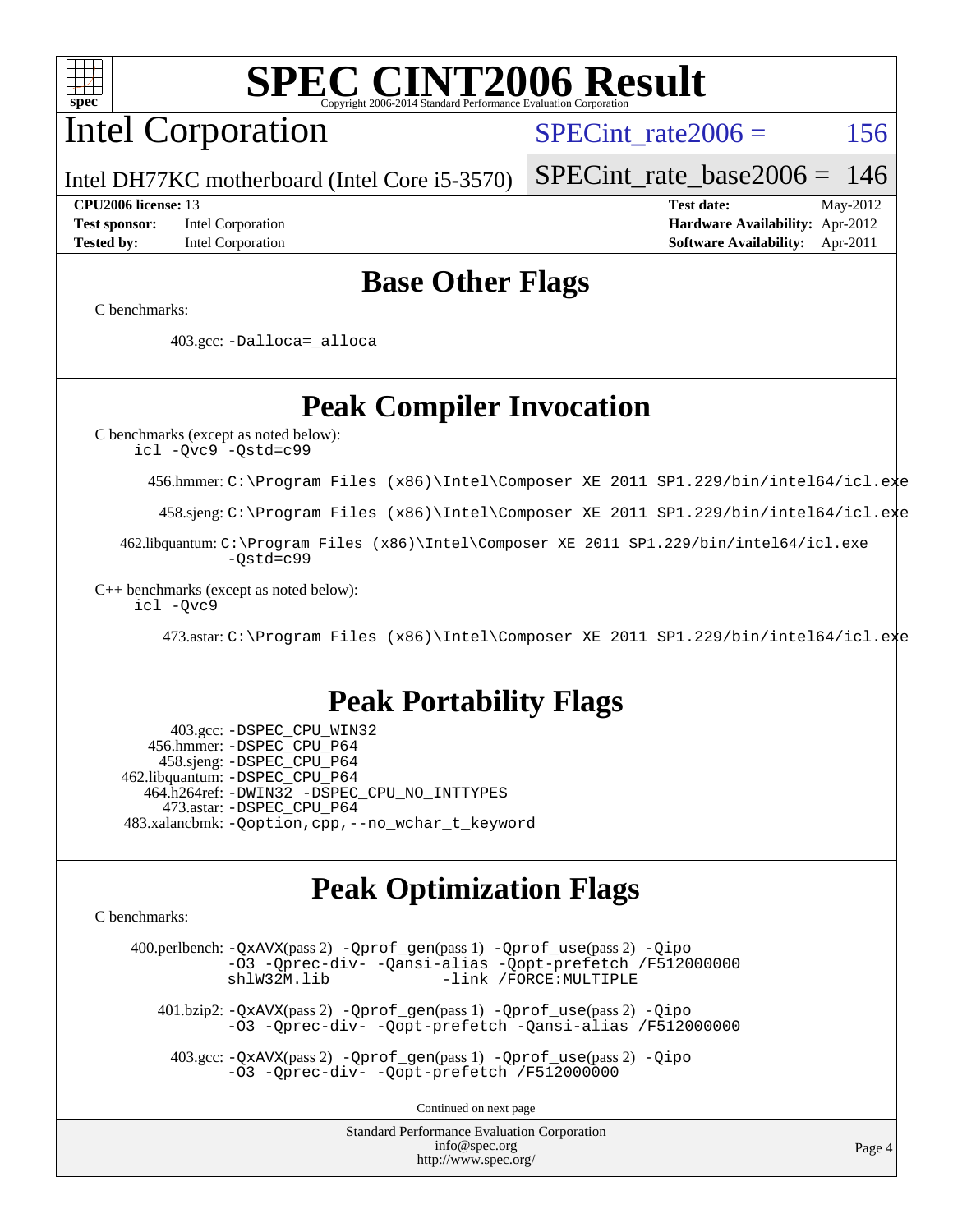

Intel Corporation

SPECint rate $2006 = 156$ 

Intel DH77KC motherboard (Intel Core i5-3570)

#### **[CPU2006 license:](http://www.spec.org/auto/cpu2006/Docs/result-fields.html#CPU2006license)** 13 **[Test date:](http://www.spec.org/auto/cpu2006/Docs/result-fields.html#Testdate)** May-2012

| <b>Test sponsor:</b> | Intel Corporation        |
|----------------------|--------------------------|
| <b>Tested by:</b>    | <b>Intel Corporation</b> |

[SPECint\\_rate\\_base2006 =](http://www.spec.org/auto/cpu2006/Docs/result-fields.html#SPECintratebase2006) 146

**[Hardware Availability:](http://www.spec.org/auto/cpu2006/Docs/result-fields.html#HardwareAvailability)** Apr-2012 **[Software Availability:](http://www.spec.org/auto/cpu2006/Docs/result-fields.html#SoftwareAvailability)** Apr-2011

# **[Peak Optimization Flags \(Continued\)](http://www.spec.org/auto/cpu2006/Docs/result-fields.html#PeakOptimizationFlags)**

 $429$ .mcf: basepeak = yes

 445.gobmk: [-QxAVX](http://www.spec.org/cpu2006/results/res2012q3/cpu2006-20120702-23377.flags.html#user_peakPASS2_CFLAGSPASS2_LDFLAGS445_gobmk_f-QxAVX)(pass 2) [-Qprof\\_gen](http://www.spec.org/cpu2006/results/res2012q3/cpu2006-20120702-23377.flags.html#user_peakPASS1_CFLAGSPASS1_LDFLAGS445_gobmk_Qprof_gen)(pass 1) [-Qprof\\_use](http://www.spec.org/cpu2006/results/res2012q3/cpu2006-20120702-23377.flags.html#user_peakPASS2_CFLAGSPASS2_LDFLAGS445_gobmk_Qprof_use)(pass 2) [-Qipo](http://www.spec.org/cpu2006/results/res2012q3/cpu2006-20120702-23377.flags.html#user_peakOPTIMIZE445_gobmk_f-Qipo) [-O2](http://www.spec.org/cpu2006/results/res2012q3/cpu2006-20120702-23377.flags.html#user_peakOPTIMIZE445_gobmk_f-O2) [-Qprec-div-](http://www.spec.org/cpu2006/results/res2012q3/cpu2006-20120702-23377.flags.html#user_peakOPTIMIZE445_gobmk_f-Qprec-div-) [-Qansi-alias](http://www.spec.org/cpu2006/results/res2012q3/cpu2006-20120702-23377.flags.html#user_peakOPTIMIZE445_gobmk_f-Qansi-alias) [/F512000000](http://www.spec.org/cpu2006/results/res2012q3/cpu2006-20120702-23377.flags.html#user_peakEXTRA_LDFLAGS445_gobmk_set_stack_space_98438a10eb60aa5f35f4c79d9b9b27b1)

 456.hmmer: [-Qauto-ilp32](http://www.spec.org/cpu2006/results/res2012q3/cpu2006-20120702-23377.flags.html#user_peakCCLD456_hmmer_f-Qauto-ilp32) [-QxAVX](http://www.spec.org/cpu2006/results/res2012q3/cpu2006-20120702-23377.flags.html#user_peakPASS2_CFLAGSPASS2_LDFLAGS456_hmmer_f-QxAVX)(pass 2) [-Qprof\\_gen](http://www.spec.org/cpu2006/results/res2012q3/cpu2006-20120702-23377.flags.html#user_peakPASS1_CFLAGSPASS1_LDFLAGS456_hmmer_Qprof_gen)(pass 1) [-Qprof\\_use](http://www.spec.org/cpu2006/results/res2012q3/cpu2006-20120702-23377.flags.html#user_peakPASS2_CFLAGSPASS2_LDFLAGS456_hmmer_Qprof_use)(pass 2) [-Qipo](http://www.spec.org/cpu2006/results/res2012q3/cpu2006-20120702-23377.flags.html#user_peakOPTIMIZE456_hmmer_f-Qipo) [-O3](http://www.spec.org/cpu2006/results/res2012q3/cpu2006-20120702-23377.flags.html#user_peakOPTIMIZE456_hmmer_f-O3) [-Qprec-div-](http://www.spec.org/cpu2006/results/res2012q3/cpu2006-20120702-23377.flags.html#user_peakOPTIMIZE456_hmmer_f-Qprec-div-) [-Qopt-prefetch](http://www.spec.org/cpu2006/results/res2012q3/cpu2006-20120702-23377.flags.html#user_peakOPTIMIZE456_hmmer_f-Qprefetch_37c211608666b9dff9380561f602f0a8) [/F512000000](http://www.spec.org/cpu2006/results/res2012q3/cpu2006-20120702-23377.flags.html#user_peakEXTRA_LDFLAGS456_hmmer_set_stack_space_98438a10eb60aa5f35f4c79d9b9b27b1)

 458.sjeng: [-Qauto-ilp32](http://www.spec.org/cpu2006/results/res2012q3/cpu2006-20120702-23377.flags.html#user_peakCCLD458_sjeng_f-Qauto-ilp32) [-QxAVX](http://www.spec.org/cpu2006/results/res2012q3/cpu2006-20120702-23377.flags.html#user_peakPASS2_CFLAGSPASS2_LDFLAGS458_sjeng_f-QxAVX)(pass 2) [-Qprof\\_gen](http://www.spec.org/cpu2006/results/res2012q3/cpu2006-20120702-23377.flags.html#user_peakPASS1_CFLAGSPASS1_LDFLAGS458_sjeng_Qprof_gen)(pass 1) [-Qprof\\_use](http://www.spec.org/cpu2006/results/res2012q3/cpu2006-20120702-23377.flags.html#user_peakPASS2_CFLAGSPASS2_LDFLAGS458_sjeng_Qprof_use)(pass 2) [-Qipo](http://www.spec.org/cpu2006/results/res2012q3/cpu2006-20120702-23377.flags.html#user_peakOPTIMIZE458_sjeng_f-Qipo) [-O3](http://www.spec.org/cpu2006/results/res2012q3/cpu2006-20120702-23377.flags.html#user_peakOPTIMIZE458_sjeng_f-O3) [-Qprec-div-](http://www.spec.org/cpu2006/results/res2012q3/cpu2006-20120702-23377.flags.html#user_peakOPTIMIZE458_sjeng_f-Qprec-div-) [-Qunroll4](http://www.spec.org/cpu2006/results/res2012q3/cpu2006-20120702-23377.flags.html#user_peakOPTIMIZE458_sjeng_f-Qunroll_013b1c0ea3aa84ef2c65e488bcc3d968) [/F512000000](http://www.spec.org/cpu2006/results/res2012q3/cpu2006-20120702-23377.flags.html#user_peakEXTRA_LDFLAGS458_sjeng_set_stack_space_98438a10eb60aa5f35f4c79d9b9b27b1)

 462.libquantum: [-Qauto-ilp32](http://www.spec.org/cpu2006/results/res2012q3/cpu2006-20120702-23377.flags.html#user_peakCCLD462_libquantum_f-Qauto-ilp32) [-QxAVX](http://www.spec.org/cpu2006/results/res2012q3/cpu2006-20120702-23377.flags.html#user_peakOPTIMIZE462_libquantum_f-QxAVX) [-Qipo](http://www.spec.org/cpu2006/results/res2012q3/cpu2006-20120702-23377.flags.html#user_peakOPTIMIZE462_libquantum_f-Qipo) [-O3](http://www.spec.org/cpu2006/results/res2012q3/cpu2006-20120702-23377.flags.html#user_peakOPTIMIZE462_libquantum_f-O3) [-Qprec-div-](http://www.spec.org/cpu2006/results/res2012q3/cpu2006-20120702-23377.flags.html#user_peakOPTIMIZE462_libquantum_f-Qprec-div-) [-Qopt-prefetch](http://www.spec.org/cpu2006/results/res2012q3/cpu2006-20120702-23377.flags.html#user_peakOPTIMIZE462_libquantum_f-Qprefetch_37c211608666b9dff9380561f602f0a8) [/F512000000](http://www.spec.org/cpu2006/results/res2012q3/cpu2006-20120702-23377.flags.html#user_peakEXTRA_LDFLAGS462_libquantum_set_stack_space_98438a10eb60aa5f35f4c79d9b9b27b1)

 464.h264ref: [-QxAVX](http://www.spec.org/cpu2006/results/res2012q3/cpu2006-20120702-23377.flags.html#user_peakPASS2_CFLAGSPASS2_LDFLAGS464_h264ref_f-QxAVX)(pass 2) [-Qprof\\_gen](http://www.spec.org/cpu2006/results/res2012q3/cpu2006-20120702-23377.flags.html#user_peakPASS1_CFLAGSPASS1_LDFLAGS464_h264ref_Qprof_gen)(pass 1) [-Qprof\\_use](http://www.spec.org/cpu2006/results/res2012q3/cpu2006-20120702-23377.flags.html#user_peakPASS2_CFLAGSPASS2_LDFLAGS464_h264ref_Qprof_use)(pass 2) [-Qipo](http://www.spec.org/cpu2006/results/res2012q3/cpu2006-20120702-23377.flags.html#user_peakOPTIMIZE464_h264ref_f-Qipo) [-O3](http://www.spec.org/cpu2006/results/res2012q3/cpu2006-20120702-23377.flags.html#user_peakOPTIMIZE464_h264ref_f-O3) [-Qprec-div-](http://www.spec.org/cpu2006/results/res2012q3/cpu2006-20120702-23377.flags.html#user_peakOPTIMIZE464_h264ref_f-Qprec-div-) [-Qunroll2](http://www.spec.org/cpu2006/results/res2012q3/cpu2006-20120702-23377.flags.html#user_peakOPTIMIZE464_h264ref_f-Qunroll_1d9456aa650e77fc2a0cf43cef3fa08c) [-Qansi-alias](http://www.spec.org/cpu2006/results/res2012q3/cpu2006-20120702-23377.flags.html#user_peakOPTIMIZE464_h264ref_f-Qansi-alias) [/F512000000](http://www.spec.org/cpu2006/results/res2012q3/cpu2006-20120702-23377.flags.html#user_peakEXTRA_LDFLAGS464_h264ref_set_stack_space_98438a10eb60aa5f35f4c79d9b9b27b1)

#### [C++ benchmarks:](http://www.spec.org/auto/cpu2006/Docs/result-fields.html#CXXbenchmarks)

 471.omnetpp: [-QxAVX](http://www.spec.org/cpu2006/results/res2012q3/cpu2006-20120702-23377.flags.html#user_peakPASS2_CXXFLAGSPASS2_LDFLAGS471_omnetpp_f-QxAVX)(pass 2) [-Qprof\\_gen](http://www.spec.org/cpu2006/results/res2012q3/cpu2006-20120702-23377.flags.html#user_peakPASS1_CXXFLAGSPASS1_LDFLAGS471_omnetpp_Qprof_gen)(pass 1) [-Qprof\\_use](http://www.spec.org/cpu2006/results/res2012q3/cpu2006-20120702-23377.flags.html#user_peakPASS2_CXXFLAGSPASS2_LDFLAGS471_omnetpp_Qprof_use)(pass 2) [-Qipo](http://www.spec.org/cpu2006/results/res2012q3/cpu2006-20120702-23377.flags.html#user_peakOPTIMIZE471_omnetpp_f-Qipo) [-O3](http://www.spec.org/cpu2006/results/res2012q3/cpu2006-20120702-23377.flags.html#user_peakOPTIMIZE471_omnetpp_f-O3) [-Qprec-div-](http://www.spec.org/cpu2006/results/res2012q3/cpu2006-20120702-23377.flags.html#user_peakOPTIMIZE471_omnetpp_f-Qprec-div-) [-Qansi-alias](http://www.spec.org/cpu2006/results/res2012q3/cpu2006-20120702-23377.flags.html#user_peakOPTIMIZE471_omnetpp_f-Qansi-alias) [-Qopt-ra-region-strategy=block](http://www.spec.org/cpu2006/results/res2012q3/cpu2006-20120702-23377.flags.html#user_peakOPTIMIZE471_omnetpp_f-Qopt-ra-region-strategy_d2240e80a5d9053a1fd400255dbf4159) [/F512000000](http://www.spec.org/cpu2006/results/res2012q3/cpu2006-20120702-23377.flags.html#user_peakEXTRA_LDFLAGS471_omnetpp_set_stack_space_98438a10eb60aa5f35f4c79d9b9b27b1) [shlW32M.lib](http://www.spec.org/cpu2006/results/res2012q3/cpu2006-20120702-23377.flags.html#user_peakEXTRA_LIBS471_omnetpp_SmartHeap32_d106338dfda1a055705c9b519e07f096)  [-link /FORCE:MULTIPLE](http://www.spec.org/cpu2006/results/res2012q3/cpu2006-20120702-23377.flags.html#user_peakLDOUT471_omnetpp_link_force_multiple2_070fe330869edf77077b841074b8b0b6)

 473.astar: [-Qauto-ilp32](http://www.spec.org/cpu2006/results/res2012q3/cpu2006-20120702-23377.flags.html#user_peakCXXLD473_astar_f-Qauto-ilp32) [-QxAVX](http://www.spec.org/cpu2006/results/res2012q3/cpu2006-20120702-23377.flags.html#user_peakOPTIMIZE473_astar_f-QxAVX) [-Qipo](http://www.spec.org/cpu2006/results/res2012q3/cpu2006-20120702-23377.flags.html#user_peakOPTIMIZE473_astar_f-Qipo) [-O3](http://www.spec.org/cpu2006/results/res2012q3/cpu2006-20120702-23377.flags.html#user_peakOPTIMIZE473_astar_f-O3) [-Qprec-div-](http://www.spec.org/cpu2006/results/res2012q3/cpu2006-20120702-23377.flags.html#user_peakOPTIMIZE473_astar_f-Qprec-div-) [-Qopt-prefetch](http://www.spec.org/cpu2006/results/res2012q3/cpu2006-20120702-23377.flags.html#user_peakOPTIMIZE473_astar_f-Qprefetch_37c211608666b9dff9380561f602f0a8) [/F512000000](http://www.spec.org/cpu2006/results/res2012q3/cpu2006-20120702-23377.flags.html#user_peakEXTRA_LDFLAGS473_astar_set_stack_space_98438a10eb60aa5f35f4c79d9b9b27b1) [shlW64M.lib](http://www.spec.org/cpu2006/results/res2012q3/cpu2006-20120702-23377.flags.html#user_peakEXTRA_LIBS473_astar_SmartHeap64_c4f7f76711bdf8c0633a5c1edf6e5396)

483.xalancbmk: basepeak = yes

### **[Peak Other Flags](http://www.spec.org/auto/cpu2006/Docs/result-fields.html#PeakOtherFlags)**

[C benchmarks](http://www.spec.org/auto/cpu2006/Docs/result-fields.html#Cbenchmarks):

403.gcc: [-Dalloca=\\_alloca](http://www.spec.org/cpu2006/results/res2012q3/cpu2006-20120702-23377.flags.html#b403.gcc_peakEXTRA_CFLAGS_Dalloca_be3056838c12de2578596ca5467af7f3)

 456.hmmer: [-link -LIBPATH:C:\Program Files \(x86\)\Intel\Composer XE 2011 SP1.229/compiler/lib/intel64](http://www.spec.org/cpu2006/results/res2012q3/cpu2006-20120702-23377.flags.html#user_peakLDOUT456_hmmer_intel_compiler_64bit_lib_dir_577a5fc4f4ebd1fdf8ec58f1d5e11ac0) [-link -LIBPATH:C:/Program Files \(x86\)/Microsoft Visual Studio 9.0/VC/lib/AMD64](http://www.spec.org/cpu2006/results/res2012q3/cpu2006-20120702-23377.flags.html#user_peakLDOUT456_hmmer_ms_vs_compiler_64bit_lib_dir_edc67b23e7044cac0b6ec7b7e52573f3) [-link -LIBPATH:C:/Program Files \(x86\)/Microsoft Visual Studio 9.0/VC/lib](http://www.spec.org/cpu2006/results/res2012q3/cpu2006-20120702-23377.flags.html#user_peakLDOUT456_hmmer_ms_vs_compiler_lib_dir_11a68851a8393af566e203f4eec9c056) [-link -LIBPATH:C:/Program Files \(x86\)/Microsoft SDKs/Windows/v7.0A/lib/x64](http://www.spec.org/cpu2006/results/res2012q3/cpu2006-20120702-23377.flags.html#user_peakLDOUT456_hmmer_ms_vs_compiler_additional_lib_dir_19b6c1f1999303eedd16ace390b0da4d) 458.sjeng: [-link -LIBPATH:C:\Program Files \(x86\)\Intel\Composer XE 2011 SP1.229/compiler/lib/intel64](http://www.spec.org/cpu2006/results/res2012q3/cpu2006-20120702-23377.flags.html#user_peakLDOUT458_sjeng_intel_compiler_64bit_lib_dir_577a5fc4f4ebd1fdf8ec58f1d5e11ac0) [-link -LIBPATH:C:/Program Files \(x86\)/Microsoft Visual Studio 9.0/VC/lib/AMD64](http://www.spec.org/cpu2006/results/res2012q3/cpu2006-20120702-23377.flags.html#user_peakLDOUT458_sjeng_ms_vs_compiler_64bit_lib_dir_edc67b23e7044cac0b6ec7b7e52573f3) [-link -LIBPATH:C:/Program Files \(x86\)/Microsoft Visual Studio 9.0/VC/lib](http://www.spec.org/cpu2006/results/res2012q3/cpu2006-20120702-23377.flags.html#user_peakLDOUT458_sjeng_ms_vs_compiler_lib_dir_11a68851a8393af566e203f4eec9c056)

[-link -LIBPATH:C:/Program Files \(x86\)/Microsoft SDKs/Windows/v7.0A/lib/x64](http://www.spec.org/cpu2006/results/res2012q3/cpu2006-20120702-23377.flags.html#user_peakLDOUT458_sjeng_ms_vs_compiler_additional_lib_dir_19b6c1f1999303eedd16ace390b0da4d)

Continued on next page

Standard Performance Evaluation Corporation [info@spec.org](mailto:info@spec.org) <http://www.spec.org/>

Page 5